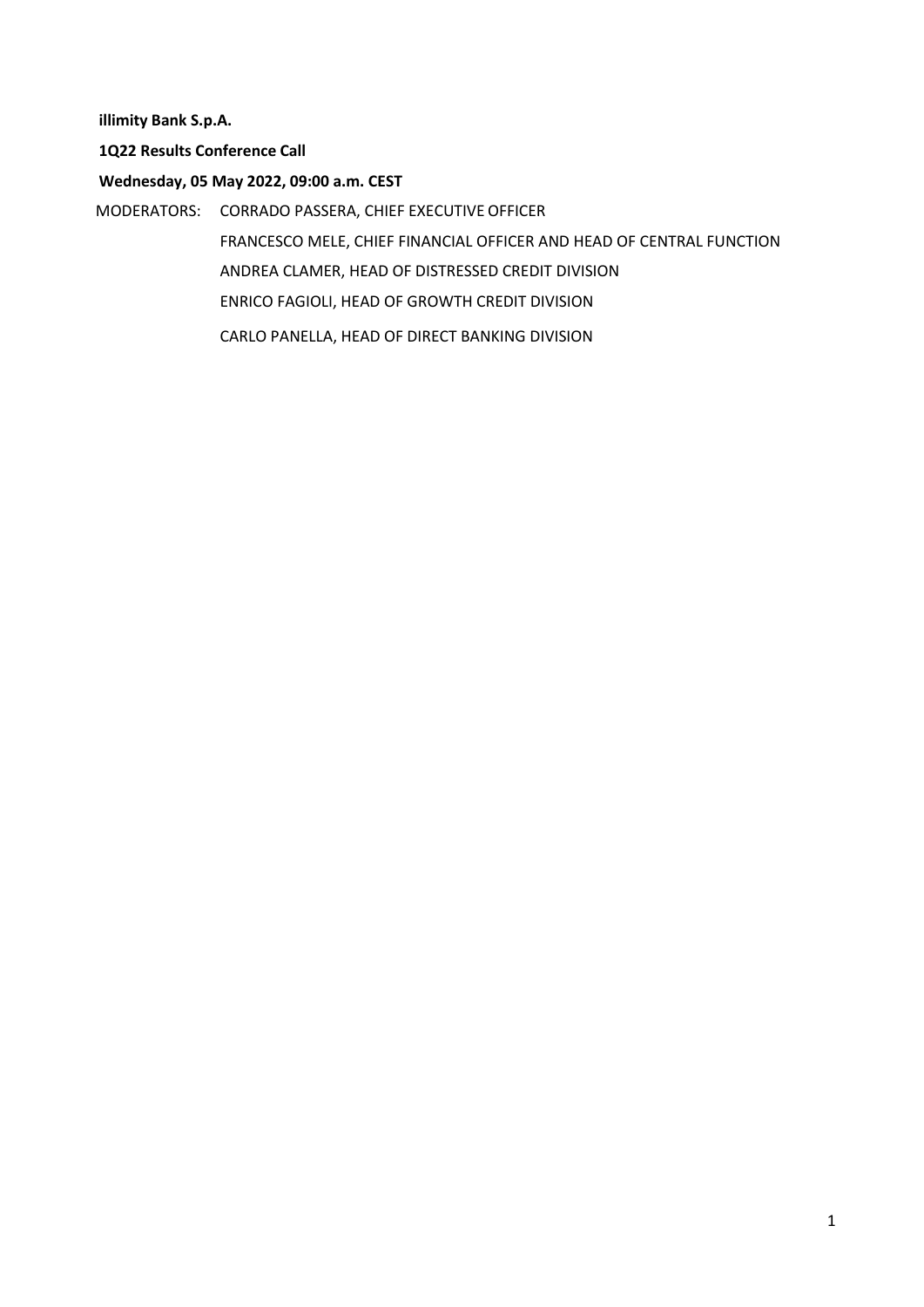# **Corrado Passera - CEO**

Good morning and thank you for joining us today. Here with me I have:

- Francesco Mele, CFO & Head of Central Functions
- Andrea Clamer, Head of Distressed Credit Division
- Enrico Fagioli, Head of Growth Credit Division
- Carlo Panella, Head of Direct Banking Division

\* \* \*

## **Slide 2 - Solid start to 2022**

illimity started 2022 very strongly.

Once again, our operating profit made a strong advance both y-o-y and q-o-q, and was even greater than predicted in our initial budget forecasts. We certainly confirm our BP targets.

We can confirm a very solid capital base and an excellent quality of assets; both are at the top of the industry range.

Our business origination accelerated and Q1 marked the strongest first quarter in our history. Our pipeline is also looking stronger than expected.

We launched Bilty and Quimmo: two new, innovative tech-based initiatives that will create value for our shareholders.

Finally, we reinforced our strength on the UTP market through the acquisition of AREC. This deal positions illimity as a leading player in large ticket real estate corporate UTPs.

#### **Slide 3 - Profitability advances ahead of budget forecasts**

Net profit reached nearly €16 mln posting a remarkable 25% advance versus the same period last year.

Our operating income shows a rise of 41% compared to the same period of last year.

The more our business grows, the more visible our operating leverage becomes. Cost/Income decreased 8 percentage points despite the costs and investments needed to launch new initiatives.

The combination of these last two factors made our operating profits grow over 70%  $y/y$ .

#### **Slide 4 - Robust capital base and excellent asset quality**

Our balance sheet remains one of the strongest in town.

Notwithstanding the significant growth in business volumes - which brought total assets to almost 5 billion euro – our CET1 ratio is robust at almost 18%.

Liquidity profile is also very robust, with 1 billion euro in either cash or liquid items.

Our asset quality remained firmly strong,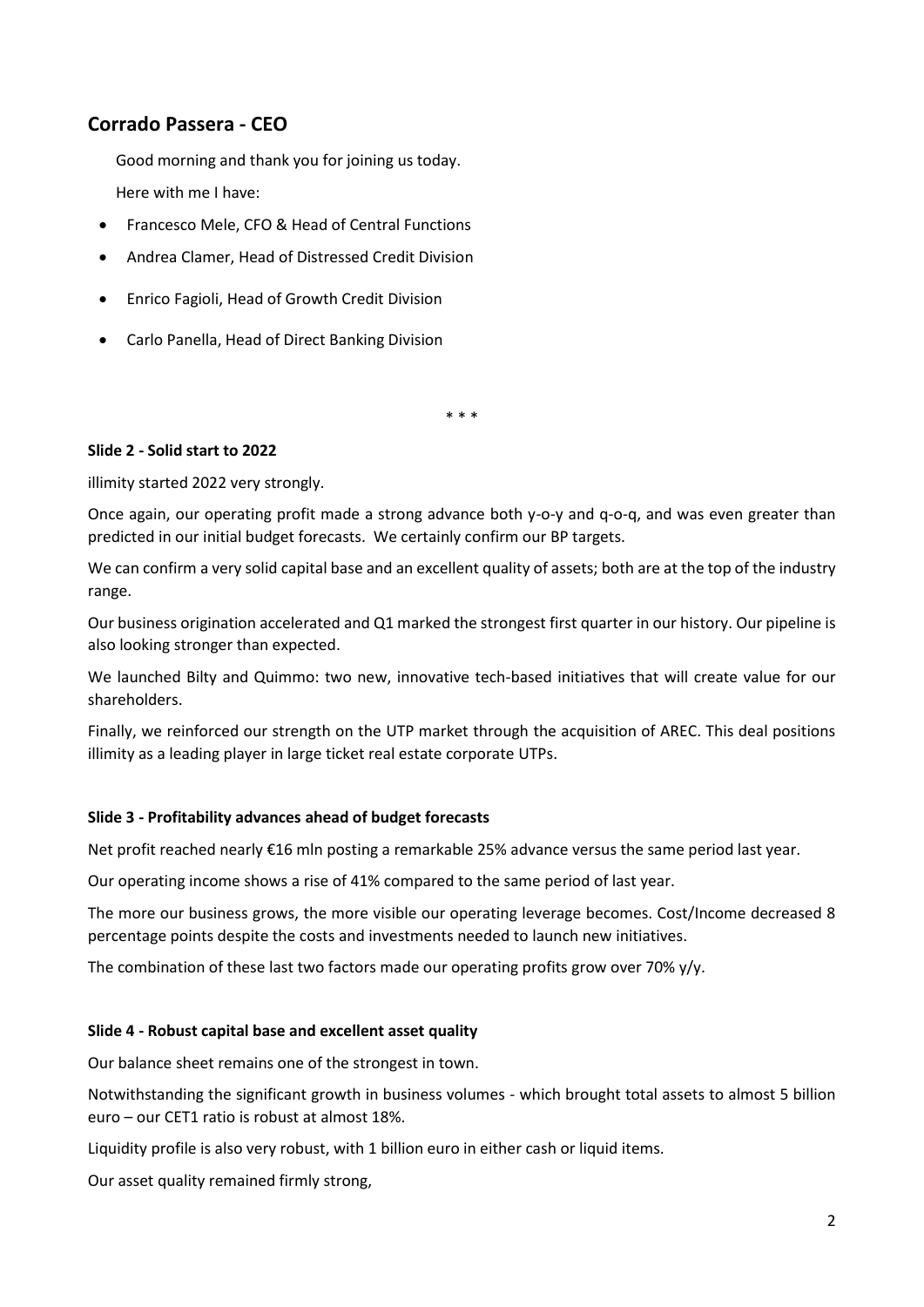- the gross organic NPE ratio of originated business still well below 1%.
- around 50% of our Growth Credit portfolio is either guaranteed or insured.
- none of our business portfolios had direct exposure to either Russia or Ukraine and the few lending clients which did, have so far shown superb resilience

# **Slide 5 - Business origination accelerates: strongest 1Q ever and pipeline ahead of expectations**

In just one quarter, between loans and investments, we originated over 330 million euro, almost tripling the business origination achieved in 1Q21.

All our divisions and business lines contributed to this result:

- in our distressed credit division, against a soft market during 2021, this year's Q1 was the strongest first quarter since illimity's creation.
- in turnaround, acquisition finance and crossover lending, origination continued strongly with a large chunk being supported by public guarantees.
- factoring turnover reached €332mln, almost 70% growth on 1Q21

The pipeline ahead is very robust

## **Slide 6 - New tech-led initiatives launched according to plans**

As outlined in our Business Plan, illimity is becoming an incubator of new tech-led initiatives:

- In February we launched b-ilty: the first fully fledged digital platform for small corporates. An immense market that can be served with a subscription model. The results achieved in the weeks of the "beta phase" are very promising; Carlo will provide further details
- At the beginning of April we launched Quimmo: Italy's most innovative proptech company.

Thanks to our platforms we were already the leading real estate digital brokerage on the judicial market with more than 2 thousand units sold in 2021. Through Quimmo we now aim to become the most innovative online brokerage also for the open real estate market

With these new initiatives now live, and with HYPE – our fintech challenger progressing further through its strategy - we are becoming increasingly more "tech".

All these three ventures share a number of common traits:

- they serve huge markets;
- their technology and the operations they use are massively scalable and
- their results can exponentially grow, through partnerships and, maybe, expansion into other countries.

#### **Slide 7 - Creating leading player in large tickets real estate corporate UTPs**

From the very beginning, illimity has played an important role in the UTP market.

We are able to effectively operate in the corporate UTP market with an accumulated portfolio of almost 4 billion euro: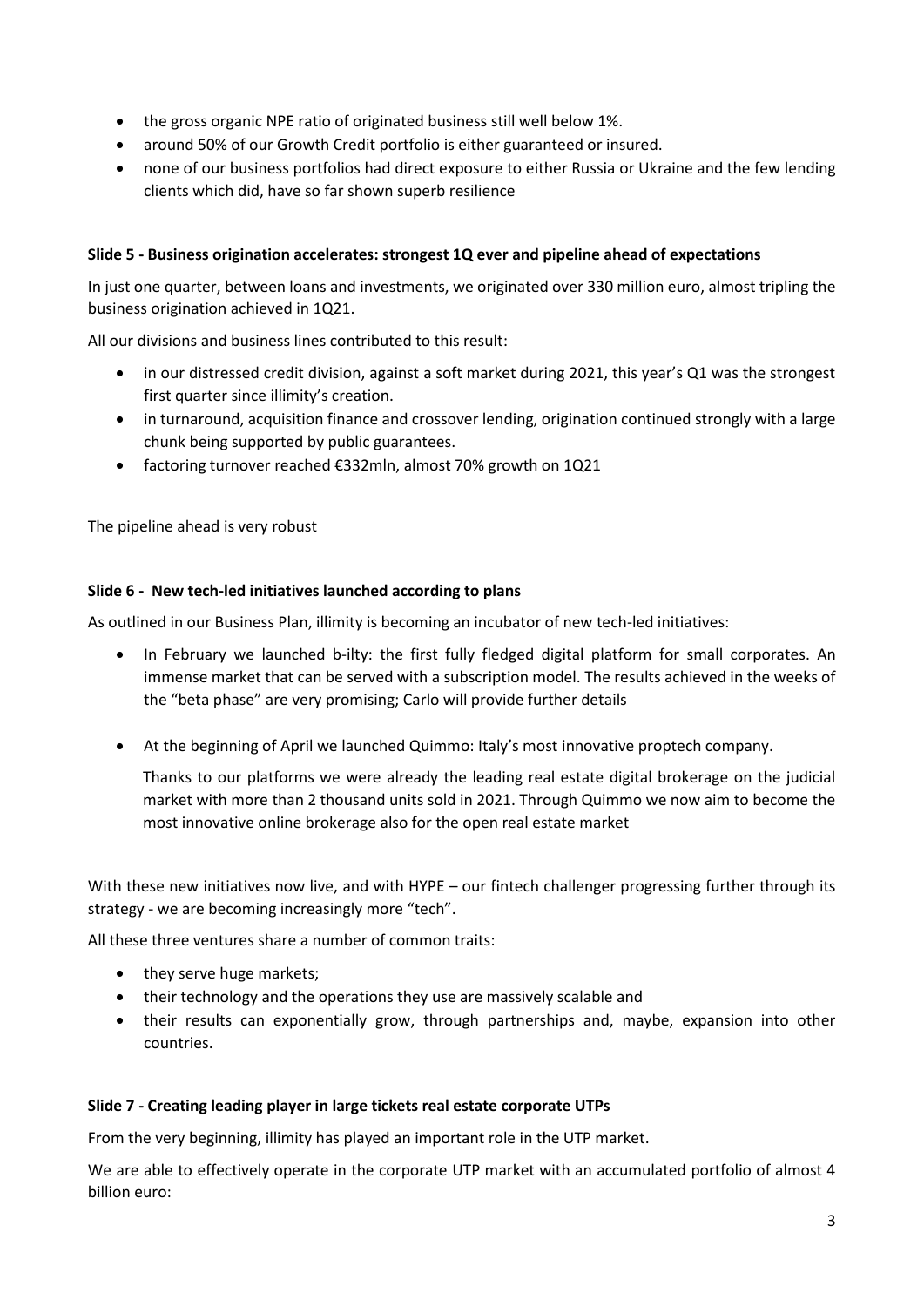- We invest in UTP loans, both directly and in co-investment with Apollo and perform servicing activities.
- We restructure the debt of going concern corporates to facilitate their turnaround and we support, through illimity SGR specialized funds, other banks to manage their own UTP positions.

To fulfil this strategy, we have now reached an agreement to purchase AREC: a leading player in large tickets real estate corporate UTPs.

The integration of AREC into Neprix will give rise to a leading servicing operator in corporate NPE's of more than 9 billion euro.

Andrea will explain more in detail

## **Slide 8 – Looking ahead with confidence**

In 2022, illimity is entering a new phase of growth.

Our core markets – performing SMEs and SMEs distressed credit – are poised to become even larger in the current scenario.

With HYPE, Bilty and Quimmo - we are becoming more and more "tech". Scaling these three businesses in the coming years will be a key booster for our growth and shareholders' value creation. Others will certainly follow.

The pipeline of new business and partnership opportunities is very strong and, as planned, 2022 will be the year when the first significant synergies with the ION Group will materialize.

# **Slide 9 – Hidden value in the Sum-Of-Parts**

I'd like to conclude by showing a slide that summarizes our Business Plan Targets alongside the different components of our business portfolio.

We expect to reach a net profit of 240 million euro by 2025. As you see on the left hand side, we use a very prudent forecast for the contribution of our tech initiatives.

My partners will now delve deeper into each relevant component.

\*\*\*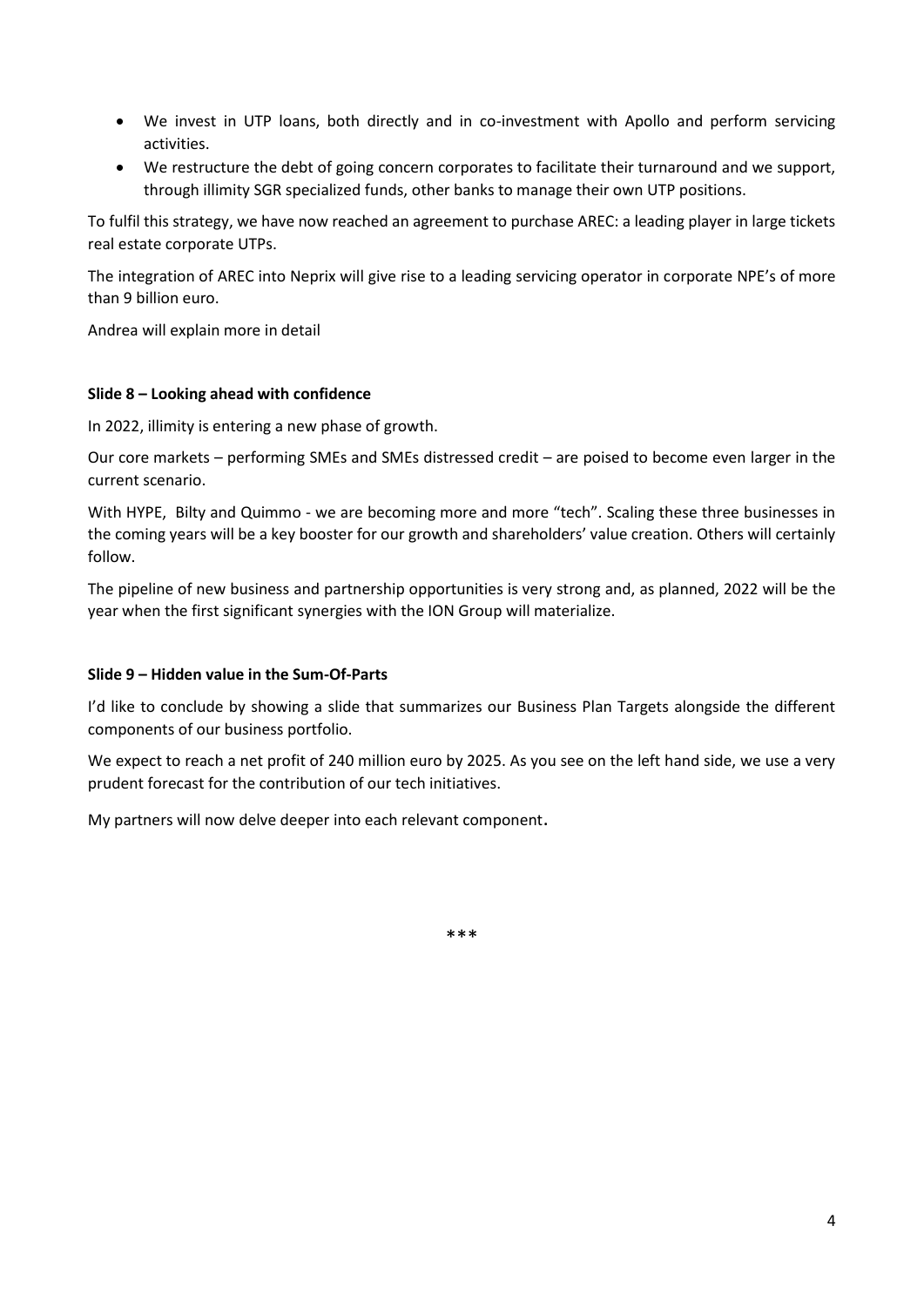# **Francesco Mele – CFO & Central Functions**

# **Slide 11 – Solid start to 2022**

Thank you Corrado and good morning everyone.

Let's move to slide 11. As Corrado mentioned, 2022 has started on a very sound note.

- 1Q operating performance was driven by solid recurring revenue with good progression in net interest income despite most business was closed and booked in the last part of the quarter. We are also working on a promising and well diversified pipeline
- Revenue were up 41% y/y with a balanced contribution from net interest and non-interest income, in line with business plan target mix.
- Operating income was driven by strong origination in both Distressed Credit and SME, continued progression in commissions and important contribution from profit from distressed credit closed positions.
- Despite continued costs and investments in new initiatives, operating leverage further improved with cost income down to 57%.
- Cost of risk remained low, reflecting resilient asset quality and loss given default driven down by the extensive use of public guarantees. We are closely monitoring our portfolio in relation to direct and indirect exposure to current headwinds and continue supporting our clients in these challenging times.
- Last but not least, 1Q results are ahead of budget considering the usual quarterly seasonality and, despite volatile markets, we remain aligned to the business plan trajectory.
- Let's now look at the figures.

#### **Slide 12 - Diversified and balanced growth**

… starting from the balance sheet on slide 12 …

- Liquidity increased to €1.0bn between cash, the net adjusted interbank position and liquidity buffers and remains available to be redeployed to fund our pipeline.
- Turning to business volumes, customer loans went up 3% q/q driven by Distressed Credit which itself went up 6% q/q driven by Special Situations Real Estate and senior financing - with Growth Credit marginally decreasing as new business was offset by some early repayments and reduction in factoring stock due to increasing rotation. B-ilty continued its beta phase.
- Tax assets from the so-called Ecobonus decreased to €69mln due to activity being toned down to be consistent with our estimated tax capacity in light of recent changes which limit the disposal to third parties.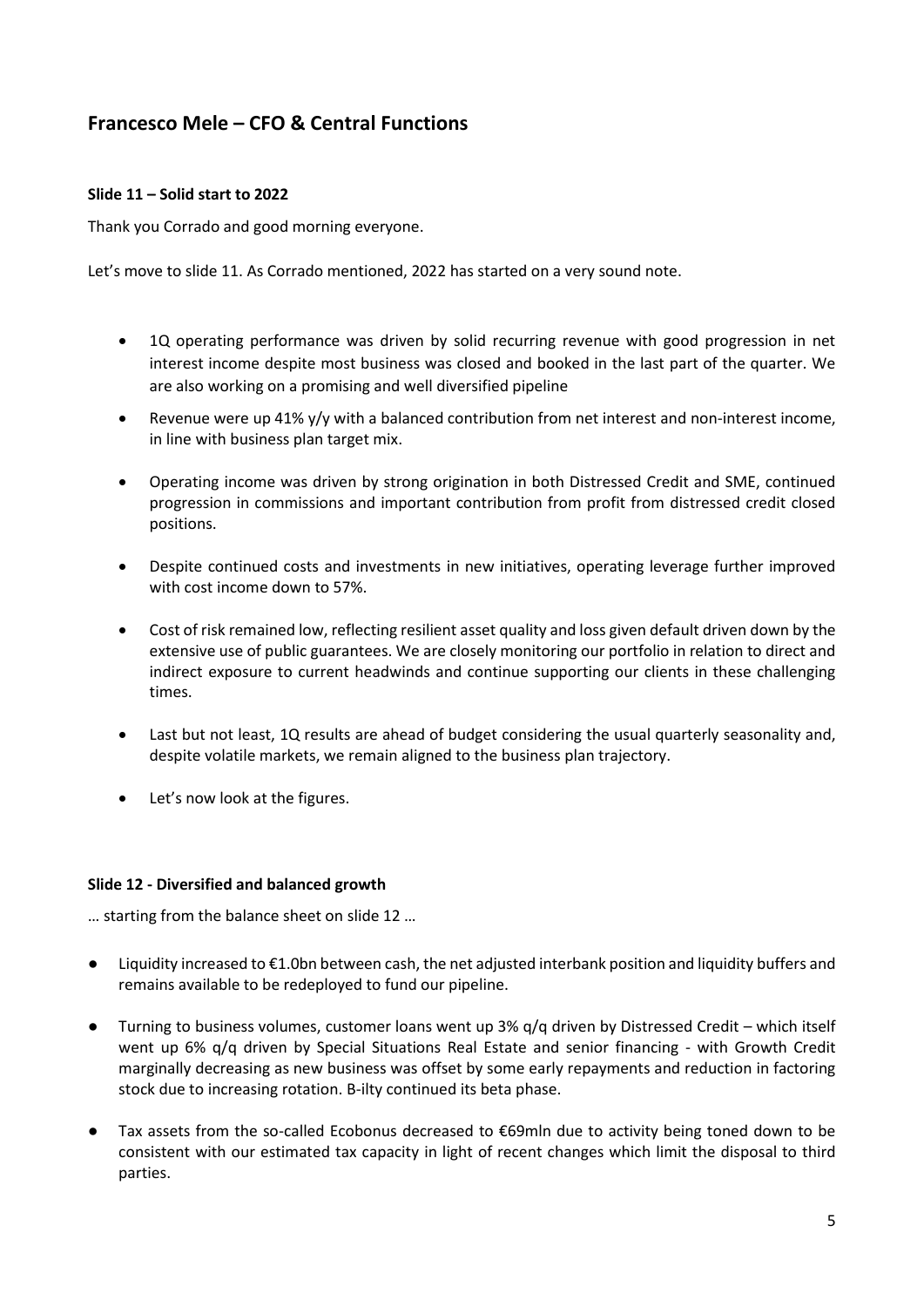- Switching to liabilities, retail and corporate funding increased to €2.8bn driven by growth in term funding.
- Finally, CET1 capital increased to €646mln, due to quarterly profit on one side and a larger negative mark to market of our securities portfolio on the other side. RWAs are up 7% to €3.7bn due to business volumes.

## **Slide 13 - Steady progression in operating performance**

Moving to profit and loss on slide 13 … where we can see a robust progression across all business lines, leading to our best net quarterly result ever in terms of revenue at €78.5mln and operating profit at €33.5mln, up 41% and 72% y/y respectively.

- Net interest income was up 5% q/q to €36mln representing 46% of total operating income. It was driven mostly by Growth Credit volumes as accounting of Public Procurement Claims is not at amortised cost but cash based and will start contributing to our P&L through valuation adjustments.
- $\bullet$  Commissions continued to grow up 10% q/q or 160% y/y to €12.8mln, mostly due to structuring fees generated by business origination, Neprix sales solid performance and investment banking deals.
- Net other income included the  $\epsilon$ 4.25mln quarterly income from the IT license agreement.
- One of the recurring features of our P&L, profits from closed positions, were confirmed in 1Q with €20.6mln generated by the Distressed Credit division.
- On the costs side, operating costs were down 7%  $q/q$  to  $\epsilon$ 45mln but increased by 24% y/y, mainly due to a larger headcount and to the anticipated investments. Again, a significant portion of these costs refer to initiatives which are only starting to produce results this year and which we are confident will be key contributors to our P&L in coming years.
- Loan loss provisions remained low thanks to origination, largely in loans backed by a state guarantee and by the reversal of provisioning arising from some early repayments.
- €4.6mln of value adjustments on the existing distressed credit portfolio reflect some business plan updates for selected distressed credit positions. To be read in conjunction with the €20.6mln profit from closed positions reported in the operating income, the performance of the Distressed Credit division is confirmed to be very strong.
- The net result of  $E15.7$ mln, up 25% y/y, takes into account the contribution to banking sector schemes and Hype's pro-rata negative result.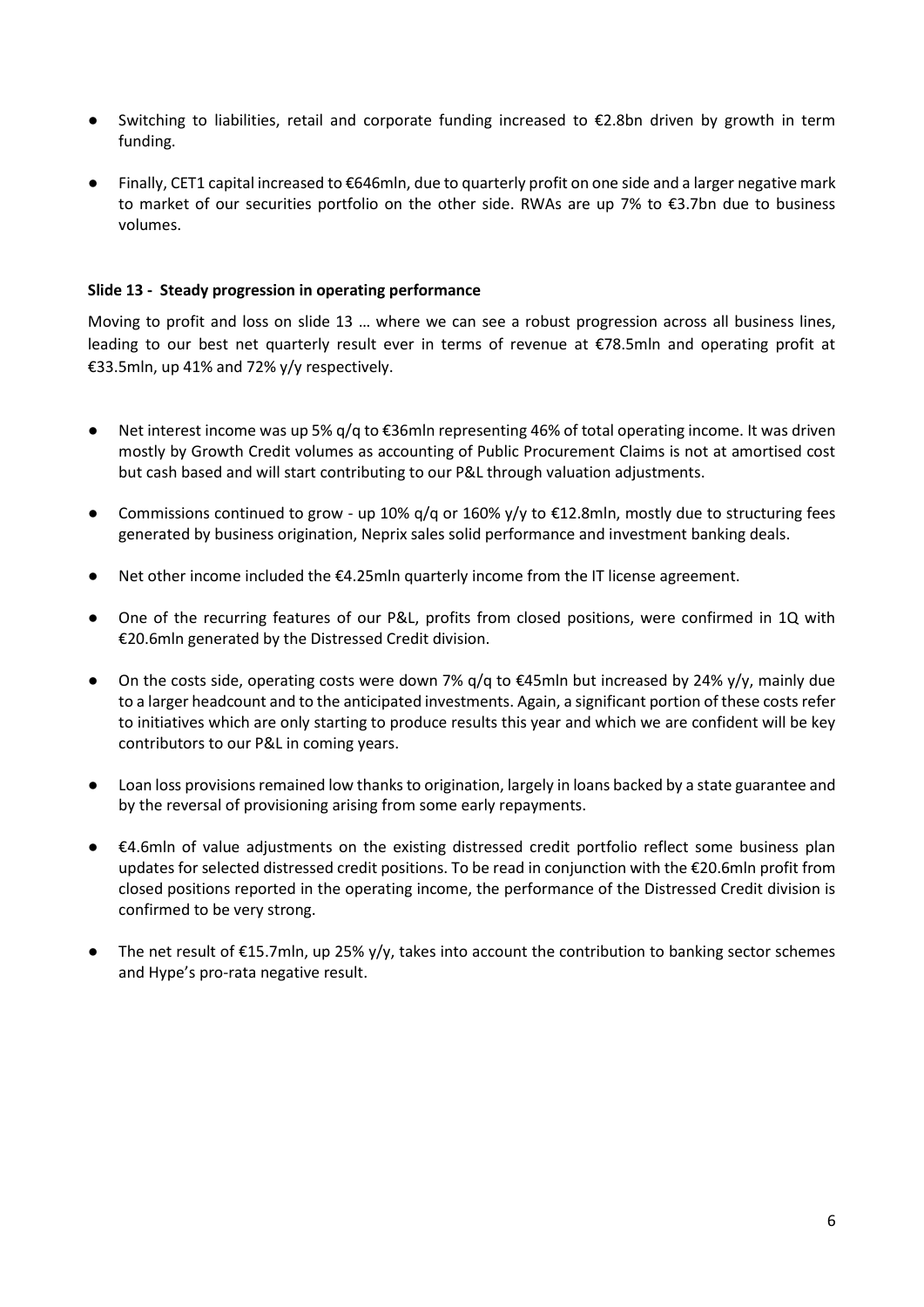## **Slide 14 - Distressed Credit continues performing, Growth Credit accelerates**

Let's look at the divisional performance on slide 14 ... where we can see both highly profitable and accelerating results

- Let's look at the divisional performance on slide 14 ... where we can see both highly profitable and accelerating results.
- DC remains the largest contributor with 69% of total revenue and a dominant share of operating profit with €36.3mln, up 26% y/y. Cost income remained strong at 33%.
- Growth Credit/SME acceleration continued with revenue representing 19% of total and pre-tax profits up 59% y/y to €9.7mln. Cost income is steadily improving and reached 33%.
- The performance is even more remarkable if we consider also Investment Banking operations which will be highlighted separately going forward despite the dedicated team working closely with Growth Credit to exploit business opportunities. Our Investment Banking practice has become more and more relevant and already provides a tangible contribution to our results with profit before tax of €2.3mln in 1Q.
- The Direct Bank benefitted from the IT licence fee, while operating costs mostly refer to new initiatives set to produce revenue from the second part of 2022 (particularly thanks to b-ilty's expected business volumes).
- The SGR reduced its net loss by half to €0.3mln thanks to the performance of the UTP fund which further grew via multiple closings in the last part of 2021. We are working on 3 new funds, 2 will be launched by year end.
- The Corporate Centre absorbed  $\epsilon$ 14.1mln in net costs mostly due to the investment in the IT and credit machine teams.

#### **Slide 15 - Further improvement in KPIs**

Let's move to KPIs on slide 15 … where we can see strong asset quality and improving operating efficiency.

- Starting from cost income … which confirmed the positive trend, despite some scheduled investment in connection with new initiatives decreasing to 57%, and down 5 percentage points compared to the previous quarter.
- Cost of risk on loans to customers remained low on an annualised basis to 13bps as it still reflects significant government guaranteed lending and resilient asset quality. It also benefits from the reversal of provisioning due to some early repayments. If such positive reversals are excluded cost of risk would reach around 30bps.
- The solid asset quality is confirmed by the gross organic NPE ratio of the portfolio originated by illimity stable at 0.7% (or 2.3% if we include Banca Interprovinciale legacy portfolio).
- In terms of liquidity, LCR stands at around 220%.
- Lastly, CET1 and Total Capital ratios remained solid at 17.7% and 23.2% respectively despite a significant growth in business volumes.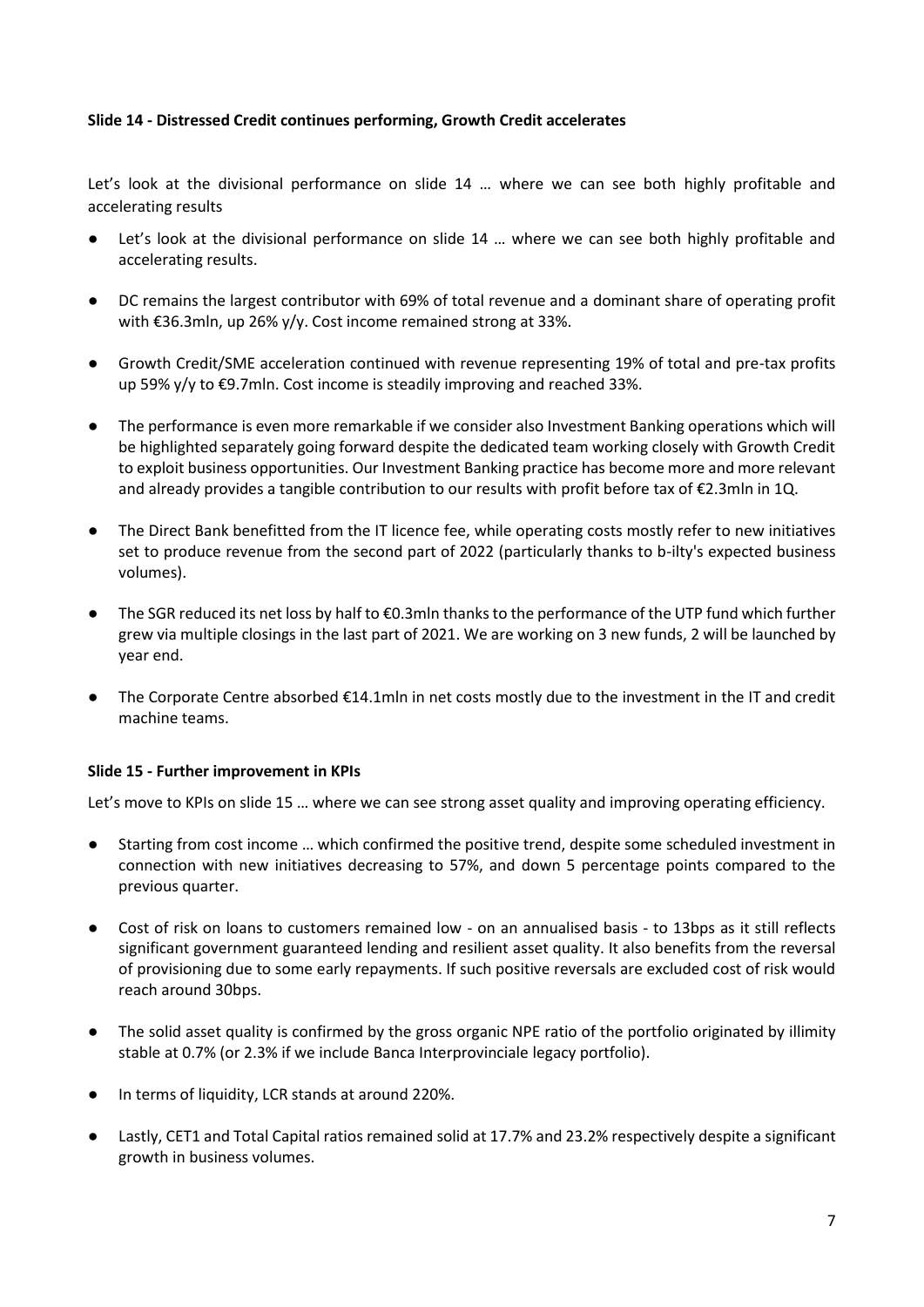#### **Slide 16 - Robust CET1 ratio at 17.7%**

Let me now shed more light on CET1 capital on slide 16...

- During the quarter, CET1 capital increased to €646mln. This was driven by quarterly profits net of the pro rata accrued dividend, decrease of intangibles and DTA release, which were mostly offset by an increase in negative valuation reserves for our securities portfolio.
- RWA increased by around €250mln in the quarter to €3.7bn due to business volumes for a CET1 ratio of 17.7%.
- As a usual reminder, if we include €14.4mln of illimity special shares our CET1 ratio will reach 18.1% on a pro forma basis.

## **Slide 17 - Diversifying portfolio strategy into HTC**

Moving to our securities portfolio on slide 17.

- At the beginning of the year we decided to gradually introduce a Hold to Collect investment strategy alongside the existing Hold to Collect and Sell. As we reconfirm the original strategy of limited exposure to financial assets and govies - which remains well below our peers (our securities portfolio represents 11% of total assets) - this diversification aims at:
	- optimising the duration mix of our portfolio with HTCS portfolio being more focused on shorter maturities;
	- optimising the P&L impact without affecting our liquidity buffers;
	- reducing capital volatility.
- During 1Q our total portfolio increased to €532mln of which €108mln under the HTC business model.
- The asset mix remains broadly unchanged with 70% in Italian govies, 19% in senior bonds and 11% in subordinated bonds.
- Our portfolio has a duration of just short of 6 years and an average yield of 1.6%.

#### **Slide 18 - Confirmed well-diversified funding mix**

Switching to funding on slide 18 …

- In 1Q our total funding increased to around €4.0bn mostly due to more term funding.
- As you can see, term funding now represents 79% of the total, and the maturity of the medium-to-long term component is 2.5 years to ensure consistency with asset duration.
- Wholesale represents 30% of total funding, consistent with the trajectory set in the business plan.
- And the average cost of funding remained largely stable at 1.6%.

Now over to Andrea.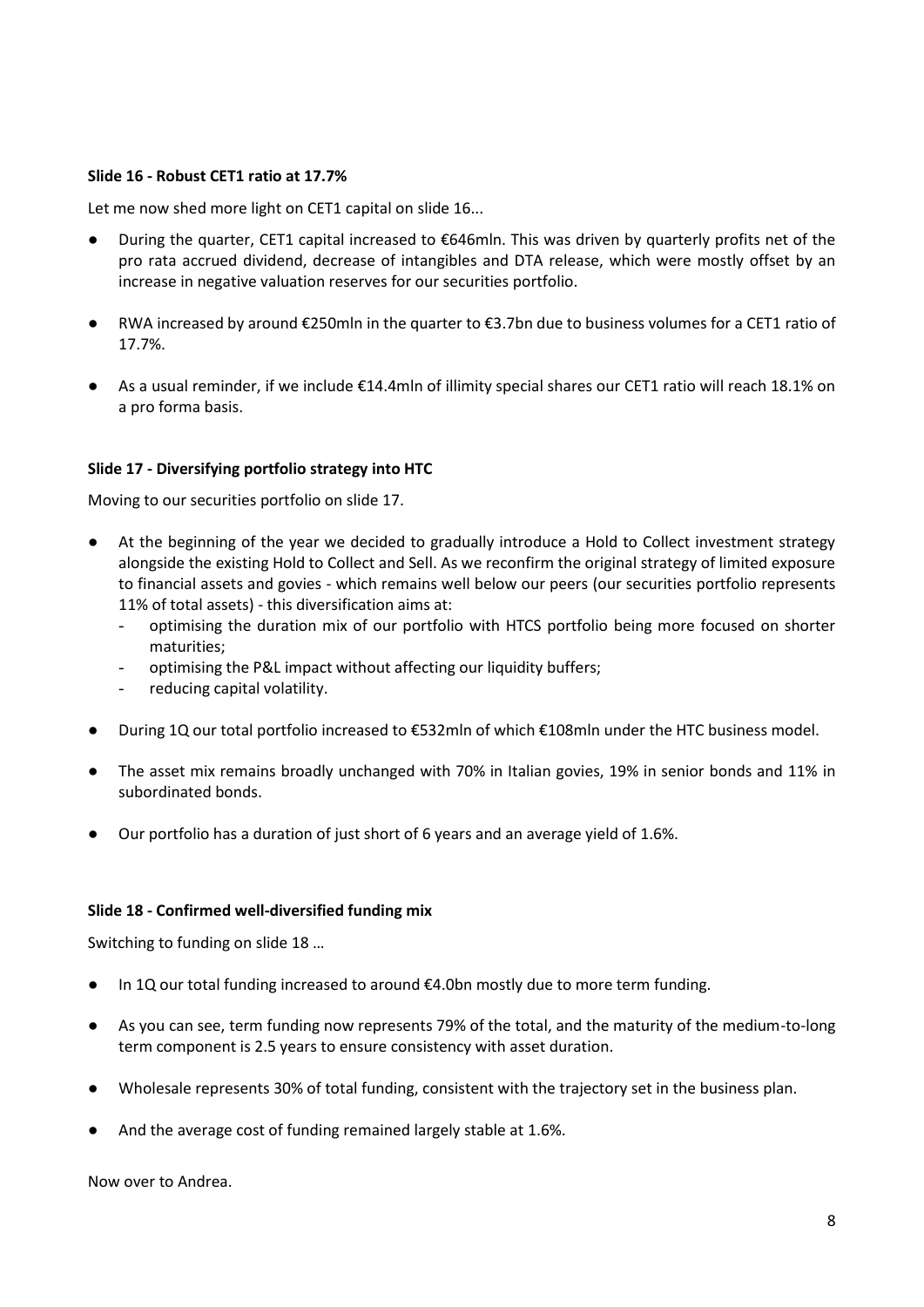# **Andrea Clamer - Head of Distressed Credit Division**

Thank you, Francesco, and good morning, everyone.

The first quarter of 2022 was a real turning point for us.

Not only am I extremely proud of the performance of the Distresses Credit Division – but I am also truly excited about the unique opportunities we are creating, which should ensure an *even more* prosperous future for the group moving ahead.

\*\*\*

Let's begin with a brief overview about the position of the Division today.

# **Slide 20 - Leading player in Corporate Distressed Credit**

We are *a leading player in the distressed credit industry*, focused on corporate credit and specialised in highly attractive market segments.

We operate in 4 main spaces: distressed credit investments, senior financing, servicing, and asset disposal through a Proptech arm.

We are *fully* integrated within the industry's value chain - from investment origination to work-out and remarketing of collateral assets.

#### **Slide 21 - Strong today and ready for new opportunities**

Next, on slide 21, I'd like to highlight that we are **strong today and better equipped for tomorrow's opportunities**

In the first quarter of 2022 investments were pushed by the market segments where we are highly specialised, such as Public Procurement Claims and Special Situations Real Estate, and also our main markets, where we have always been present.

We also announced the acquisition of AREC, and its subsequent planned integration into neprix, which we are *extremely* confident will lead towards a stronger positioning in both UTP and large-ticket real estate deals.

Lastly, but by no means least, we launched Quimmo, our innovative prop-tech.

Moving on to slide **22**, let's examine the…

#### **Slide 22 - Continual new initiatives to boost value creation**

The Division along with the entire bank – is an ongoing incubator of value-boosting initiatives.

Back in 2018, we started out as an NPL investor, with neprix acting as a full captive servicer.

Fast forward to 2022 and we now run *three* core businesses, each independent and self-sustainable:

- Firstly, our Investing and Financing businesses that are specialised in underserved segments;
- Secondly, servicing, represented by neprix and from now on AREC;
- And finally, there's Quimmo: a new and disruptive player in the prop-tech industry;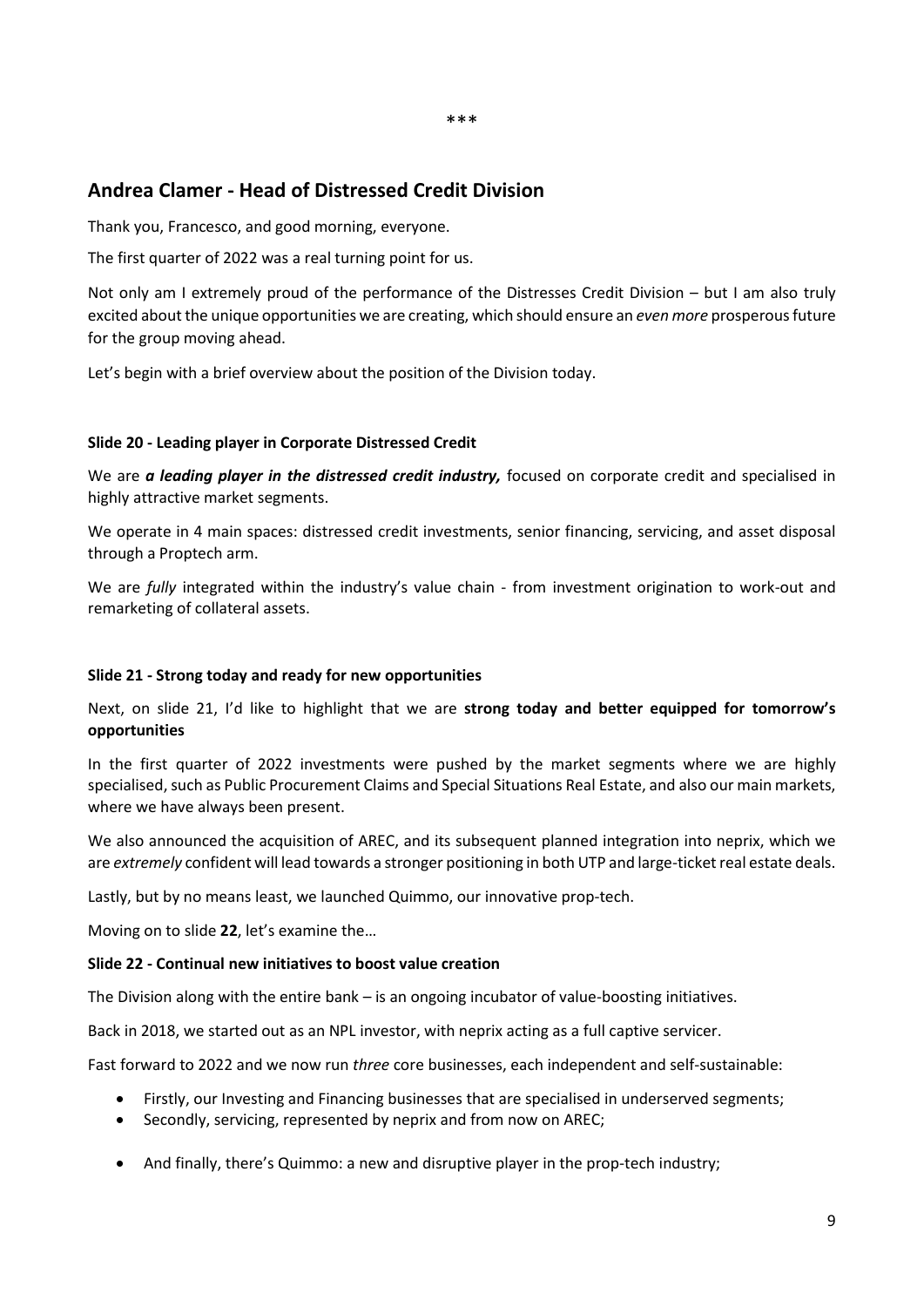All in all, our approach is delivering relevant financial results and creating additional value through diversification

# **Slide 23 - Very high volumes in first quarter**

Moving to slide **23** you will see we had **very high volumes in this quarter!**

Our year-to-date origination is already half that of the entire fiscal-year 2021, which is a truly remarkable feat.

Fuelled by the partnership with Apollo, investments in Special Situations Real Estate made a much stronger contribution, and our entry in the Public Procurement Claims sector added to our performance. A robust pipeline will foster our business origination even more in the coming months.

In Senior financing the volumes have already overtaken the total amount granted over the entire course of last year. The average yield of these has also increased.

#### **Slide 24 - Solid economic performance**

On the next slide, slide **24** I will very briefly highlight our **solid economic performance**

As you can see in the top chart, we maintained our track record of overperformance, in terms of cash flow in Q1, thanks to our dynamic approach to portfolio management.

## **Slide 25 – Diversified credit portfolio composition**

On slide **25**. Let's see how the solid performance is coupled with **our diversified credit portfolio composition**

The first chart, on the left, shows the portfolio breakdown by asset class; we can see that NPL portfolios still represent about half of our booked credits. However, specialist market segments, such as UTP, Leasing, Real Estate, Energy and PPC are of growing importance.

The other charts are substantially in line with previous quarters.

#### **Slide 26 – Arec acquisition creates leader in large tickets real estate**

#### Moving on to slide **26**, I'll show how the **acquisition of AREC will create a leader in large tickets real estate**

AREC is the third largest corporate UTP servicer in Italy and focuses on large-ticket deals backed by real estate collateral. AREC's portfolio is worth 2.1 billion euro of Assets under Management, with an average ticket value of 30 million euro. In 2021, it realised 3.1 million euro in EBITDA, and a revenue of around 10 million.

Through the acquisition of AREC, we aim to bolster our position in the very promising segment of corporate Real estate UTP. At the same time, it provides an excellent opportunity to boost neprix's own non-captive business.

#### **Slide 27 - Arec acquisition boosts neprix results**

#### On Slide **27** let's see how the **AREC acquisition will boost neprix's results**

AREC, which is valued at 40 million euro, was bought with 90% of illimity shares, valued at 13 euro per share. Part of the enterprise value is related to the expected variable fees coming from specific portfolios. These fees are larger than the average overperformance fees and for sure relevant to the deal.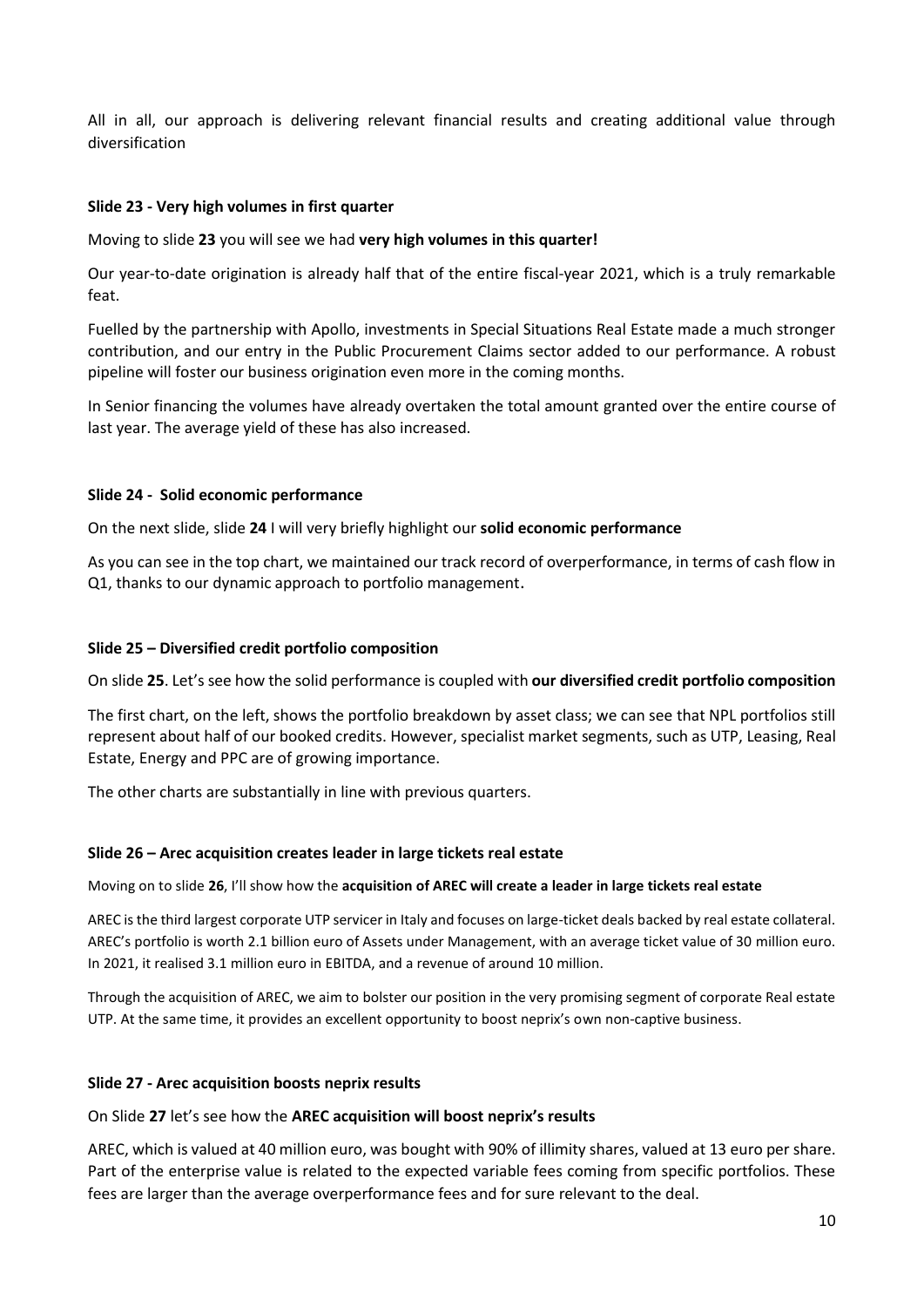We estimate an incremental pre-tax profit of our integrated servicing unit of approximately 8 million euro, in 2023, and 11 million euro in 2025.

We believe this acquisition represents outstanding value for money: not only do we expect some seriously impressive returns, but it should also add to the overall value of the group as a whole.

## **Slide 28 – Moving towards large tickets NPE**

Looking at slide **28** you will see how we are rapidly **moving towards large tickets NPE** 

After the integration in neprix, the combined entity will have more than 9-billion-euro worth of Assets under Management, of which approximately 3 billion in UTP corporate loans, and it is expected to generate a pretax profit above 30 million in 2025.

We will then be the  $2^{nd}$  Italian private player in the UTP management industry.

Becoming leaders in the Corporate UTP management industry is a primary goal for us.

## **Slide 29 - Most innovative proptech in Italy is live**

On slide **29,** I would like to end with the recent launch of Quimmo, the **most innovative proptech in Italy** in the Real Estate brokerage industry.

As promised, we launched Quimmo on time and in great shape, in April 2022. It is now live!

Its value proposition is truly unique in the Italian market.

Quimmo is a one-stop-shop for the sale and purchase of real estate. Its full integration of the value chain, from add posting to agency, leads to a simplified sale and purchasing process and helps improve the equivalence of information between buyer and seller.

It has already made an impressive start, with around 560 properties sold in the first quarter.

Our aim is to surpass the goal of achieving 60 million euro in revenue by 2025.

To conclude, Q1 really was a superb quarter for the Division: its contribution to illimity's overall performance has certainly been felt.

Thank you! I am pleased to hand you over to Enrico.

\*\*\*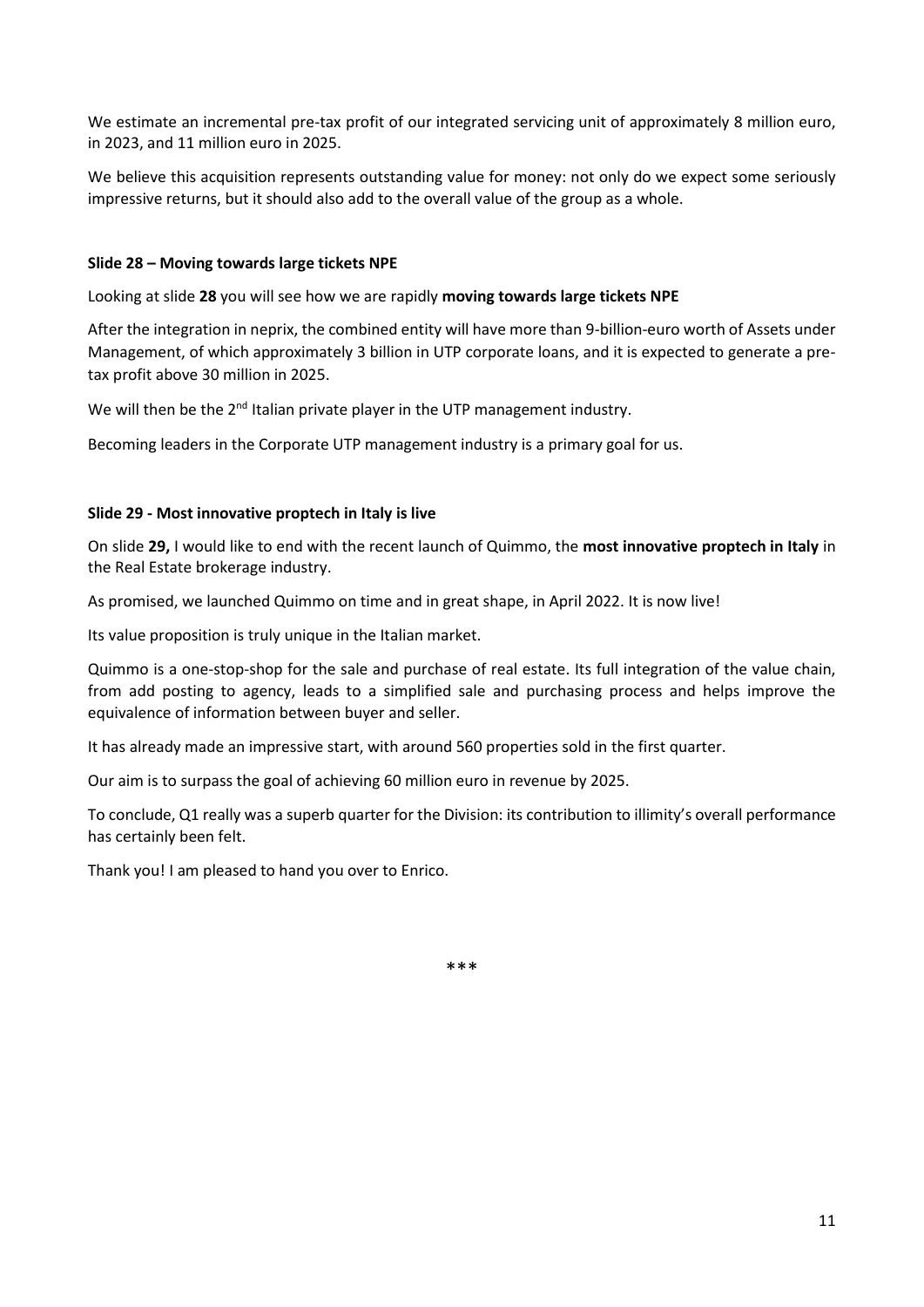# **Enrico Fagioli - Head of Growth Credit Division**

Thank you, Andrea, now moving onto the Growth Credit Division.

#### **Slide 31 - Italian SME specialist**

This opening slide gives you a summary of the Growth Credit Division's core business.

We have become a well-known partner for Italian SMEs, providing them with a complete range of solutions for companies with potential. The provision of capital markets advisory services and products previously included in the Growth Credit Division is now part of a dedicated division run by Fabiano Lionetti and we are exploiting the relevant synergies in between

## **Slide 32 - Strong start to 1Q22**

We had a strong start to 2022.

1Q22 was an excellent quarter for us with regards to business origination in all our market segments, and the positive trend continued into April.

A significant share of new business over the past four months originated in loans with public guarantees. We expect this trend to continue until the end of 2022. Furthermore, we have executed our first loans with EIF guarantees, another interesting products in term of return on capital and which will become a permanent feature of our business.

Our division posted a remarkable revenue progression in 1Q22, with solid contribution from non-interest components.

The operating leverage became increasingly visible in 1Q22, with cost income further down to 33%, an improvement of over 10 percentage points with respect to 1Q21.

The quality of our Division's loan portfolios remains excellent with Gross Organic NPE ratio of 0.9%.

#### **Slide 33 - Robust business origination continues**

Starting with Cross-over & Acquisition Finance: business origination throughout 1Q22 was solid, reaching 72 million euro, up 14% compared to 1Q21, and strengthened in April with an additional 46 million euro executed or signed. Our advanced pipeline is very rich and stands at approximately 190 million euro.

We experienced another very strong quarter for Turnaround: 80 million euro in 1Q22. Moreover, in April we executed an additional 80 million euro and we are working on a very robust pipeline of approximately 100 million euro.

Let me conclude this slide by saying that our strong pipeline gives us a very positive outlook for these two segments in remaining part of 2022 as well.

#### **Slide 34 - Further momentum in Factoring**

Our Factoring business started up well in 1Q22.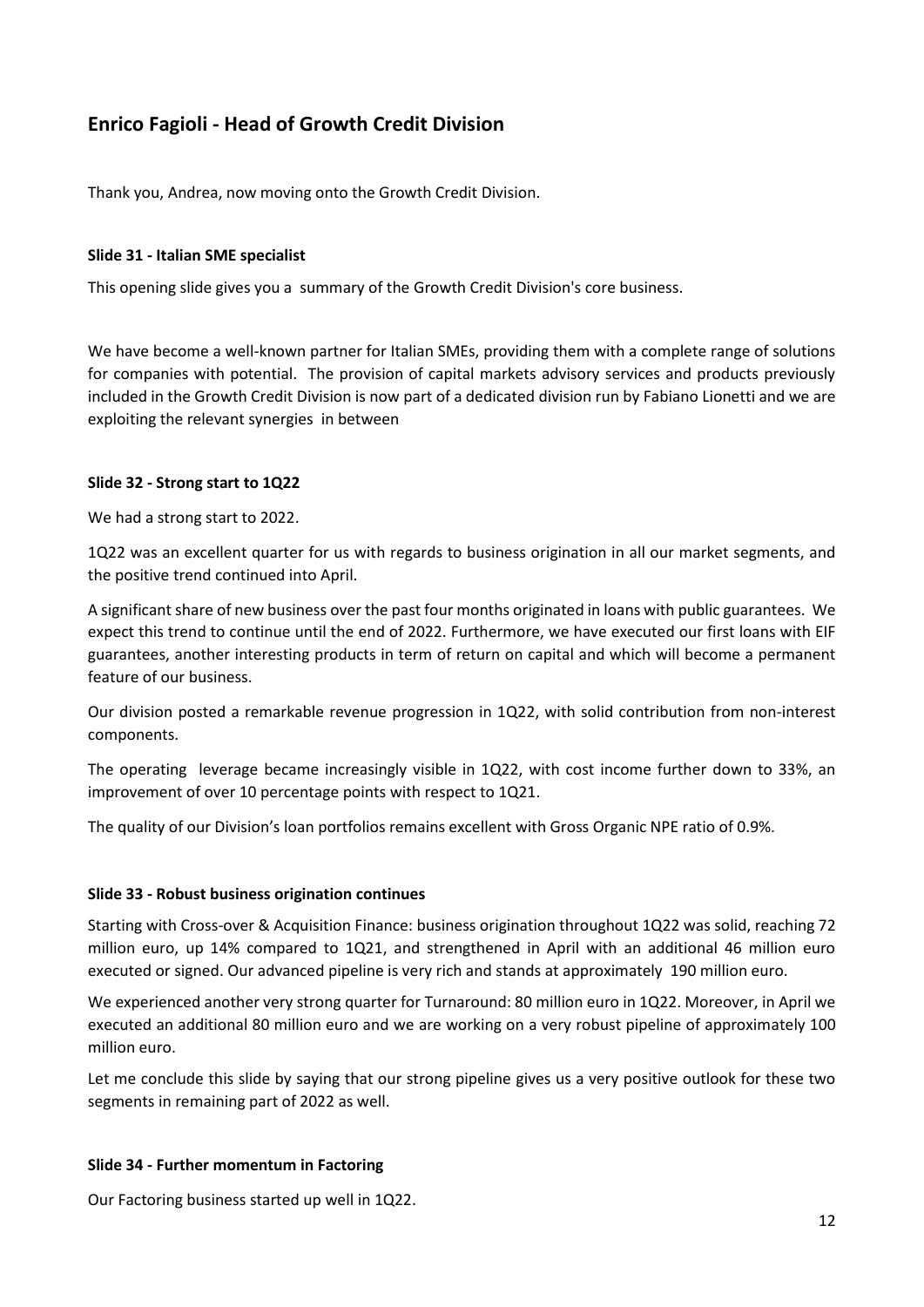Turnover exceeded 330 million euro in 1Q22, a 67% advance compared to 1Q21.

The number of clients at 1Q22 increased further to over 190 and almost 850 debtors, and this will support further strong growth in factoring in the remaining part of 2022.

Net customer loans reached 289 million euro at the end of March, an amount almost double than what was achieved at the end of March 2021.

# **Slide 35 - Operating leverage improving further**

Our 1Q22 results clearly show a positive impact of operating leverage.

Total revenue reached approximately 15 million euro, a rise of almost 60% compared to 1Q21. Our revenue mix is well balanced between interest and non-interest income, thanks to a strong contribution by net fees and commissions fuelled by business origination.

Over the same period, costs grew at a much lower pace of 13%; as we largely anticipated, over the past years we have built our capacity and we are now scaling it up. As a result, division's cost income is down from 47% in 1Q21 to 33% in 1Q22. We expect operating leverage to become even more visible in forthcoming years the more we grow our business.

## **Slide 36 - Solid asset quality**

Our asset quality remained firmly on the robust side despite we are now two years into the pandemic and the Russia-Ukraine conflict puts strains on the corporates.

The gross organic NPE ratio of the business we originated since the start of our activity is still well below 1% and stage 2 loans represent only 2% of the outstanding division's loan book.

Overall, our lending has benefited from public guarantees, which represents over 50% of the Crossover and Turnaround loan book

On top, a large portion of factoring outstanding is backed by credit insurance. So overall, around 50% of the overall stock of loans to SMEs is guaranteed or insured, hence the risk is limited.

With reference to the Russia Ukraine conflict, we have recently performed a deep assessment of our portfolio. We have evaluated the impact of relevant risk factors on our clients: main risk factors taken into consideration are the evolution of energy prices, the evolution of raw materials and commodities prices, the capacity to transfer cost increases on to prices, and the supply chain disruptions. Only 2% of our net customer loans, extended to corporates with exposures to Russia and Ukraine have a high risk profile and these loans have public guarantees or are insured.

# **Slide 37 - Investment Banking gaining pace to support SME growth**

Let me give you a few highlights on our Investment Banking activities, which is a relevant enrichment of our offer to SMEs.

Despite its recent launch Investment Banking is already delivering significant and visible results.

We are currently focused on three business lines: capital markets, corporate solutions and structuring.

In Capital Markets we assist Italian SME in Equity and Debt Capital Markets deals. In 1Q we completed one IPO – probably the only IPO in current markets - and some advisory mandates for overall fees of  $E2.6$ mln. The pipeline is solid and includes 2 IPO mandates to be executed in the second part of the year.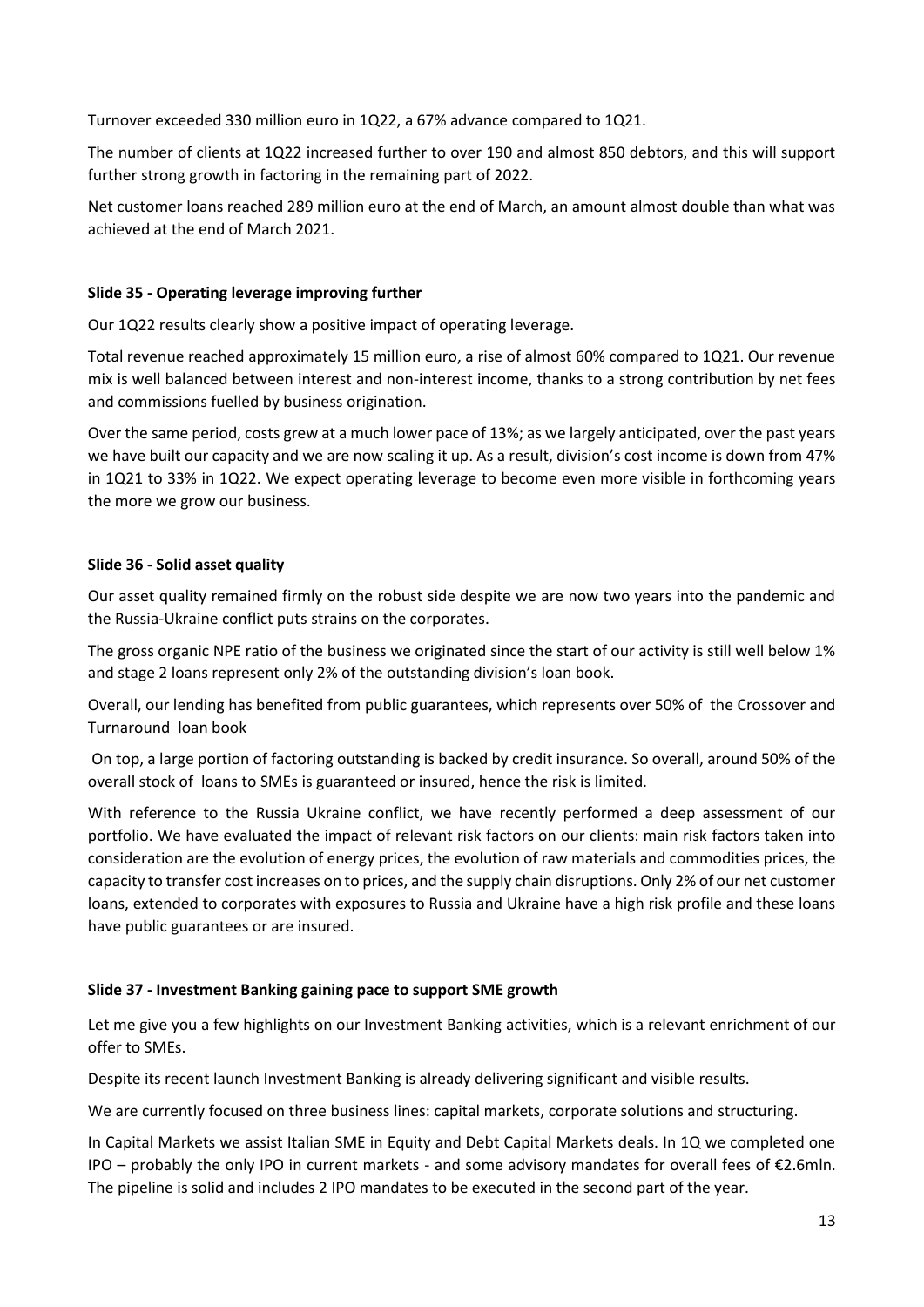Through the Corporate Solutions unit we provide risk mitigation solutions – mostly interest rate hedging. Contribution in 1Q reached €1.2mln. We also manage a portfolio of corporate bonds under an HTCS model with a net book value of €84mln.

In the Structuring business line, we act as an arranger and underwriter in financing deals. We are currently working on 4 deals including a basket bond on sustainable energy, a securitisation of commercial receivables and 2 securitisation of third-parties SME loans with public guarantee. The transactions generate mostly fees but also interest income minimising capital absorption.

I'll now hand you over to Carlo for the Direct Banking Division results.

\*\*\*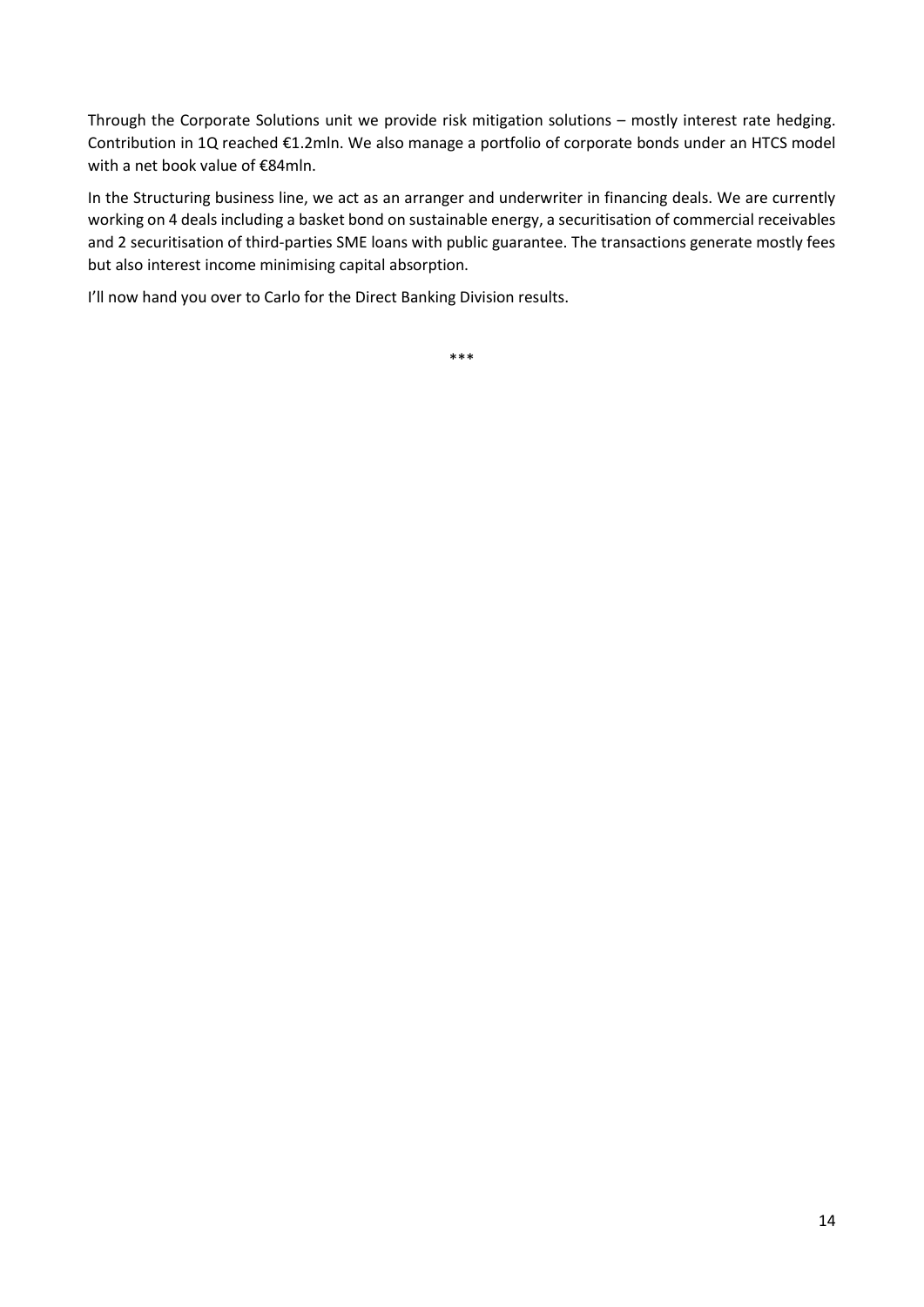# **Carlo Panella - Head of Direct Banking Division**

Thank you Enrico and good morning everybody.

# **Slide 39 – b-ilty**

The most important event of this quarter was the launch of Bilty, a unique digital platform to serve Small Corporates.

#### **Slide 40 - Beta phase successfully launched: already 1,000 requests to join business store**

The b-version of b-ilty was presented on February 11th during an event with over 1.200 attendees and more than 300 articles followed, demonstrating concrete interest for this initiative.

After this period of market sounding, we can confirm very positive feedback from the first 1.000 customers who were involved in the testing phase.

At the same time we completed the marketing and operational structure:

- The commercial setup is complete and ready to grow
- Operations & Backoffice are up and running
- The Credit Engine is being trained

In one sentence: the testing phase was a success and b-ilty is now ready to scale!

Let me give you some details on the unique Bilty features on page 41

#### **Slide 41 – Unique offering now on market**

b-ilty is much more than just lending.

- It is a complete product suite:
	- o All banking products, for daily needs
	- o And Credit solutions to support working capital and investment needs
- It is a state-of-the-art Digital platform, with a fully digital experience:
	- o Completely paperless
	- o Easy to use
	- o Easy to customize: different managers or external consultants can be delegated to perform different tasks
- It is Fully Digital, but with people responsible for each relationship, because small corporates often need a human contact to complement the digital tools. So we have
	- o A Contact centre 7 days a week
	- o And Relationship managers with industry sector expertise
- It is Advanced Analytics, to support entrepreneurs to be in control of their financial status. Thanks to PSD2 functionalities all the corporate's bank accounts are in one place and in the same platform
- It is Subscription based one monthly fee, unlimited transactions, no hidden costs and with a Try & Buy Formula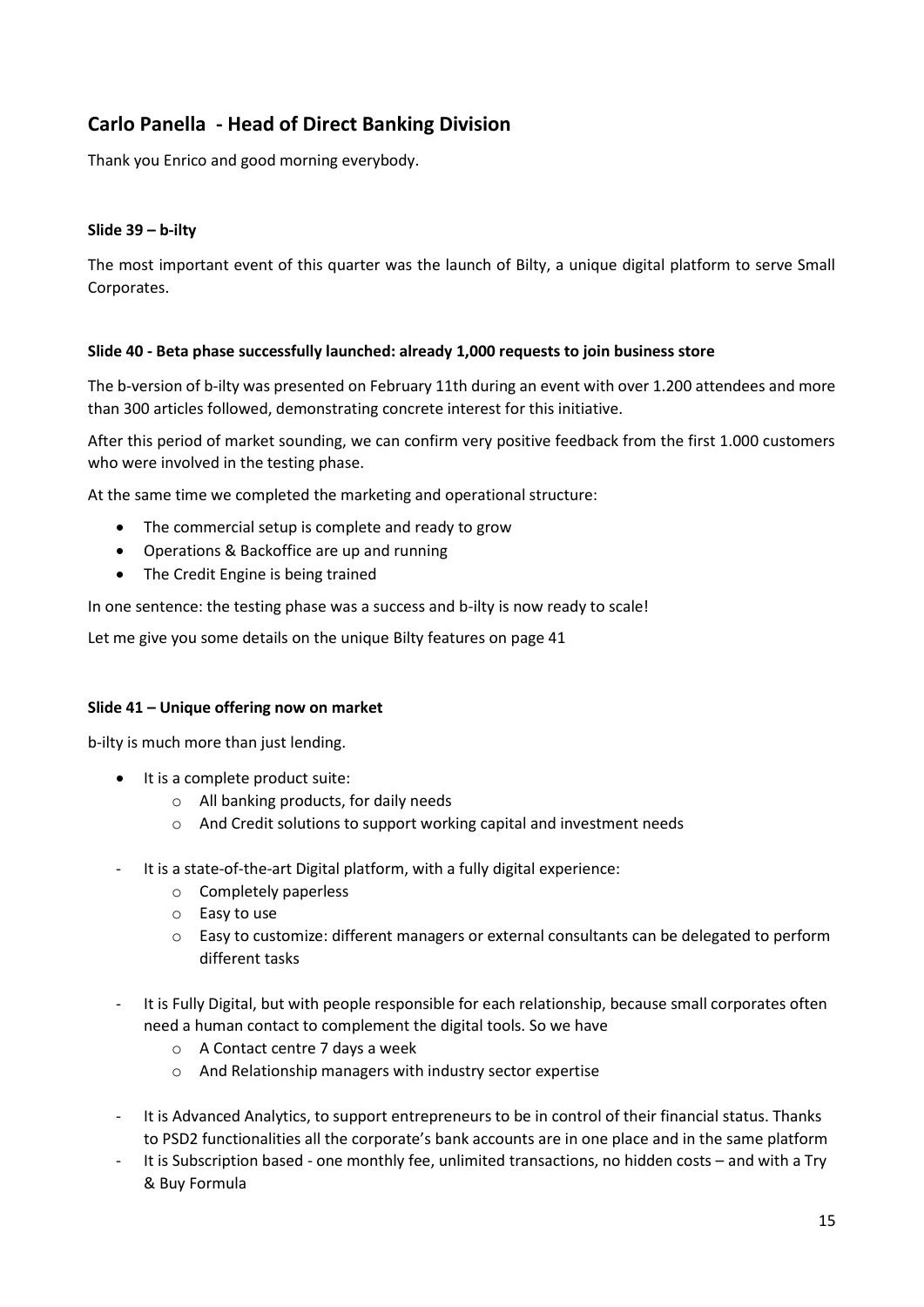As well as these unique features, let me now brief you on Bilty's secret weapon: it's credit engine which is now fully operative!

# **Slide 42 – Credit platform fully operational and ready to scale**

Credit is bilty's core product

The underwriting engine is based on the deep industry know how that illimity developed over the past three years, and it's based on an AI engine already well "trained" and that will keep learning from experience.

The key to our success is the effectiveness and efficiency of both the underwriting and the monitoring processes. They are fully automated and supported by innovative AI techniques

Key components of the process are technology and data coming from information providers and in the future from all current accounts thanks to PSD2. So, a mix of traditional sources and big data is enriching the customer view

At the same time, we are performing a parallel credit scoring to fine-tune the engine, and this is providing good results: the first 60 million euro portfolio we accumulated, is the best evidence!.

Let's go to slide 43 to present the first partners with whom we are already collaborating

#### **Slide 43 – Best-in-class partners for small corporates**

In addition to existing partners, we are also integrating Microsoft for digital solutions, and Zucchetti for ERP and electronic billing systems.

Operational and corporate risk protection services are being integrated in our offer thanks to Italiana Assicurazioni, a leading italian insurance company.

All these invaluable services will be part of bilty's overall offering

And I am very proud to say that we developed the first-ever digital Corporate Credit Protection Product with a fully integrated Digital process.

#### **Slide 45 – Market leader in Fintech**

HYPE is the Fintech we jointly own with Sella Group

HYPE confirms its leadership position also for the  $1<sup>st</sup>$  Q 2022 thanks to its 1.6 million customer base.

Looking at the table on the left, and compare Hype with its direct competitors, in terms of customer numbers, we can see that if we add together the four competitors' underneath HYPE, they do not equal Hype's size.

And the first Quarter was very positive

160 thousand customers growth Year on Year